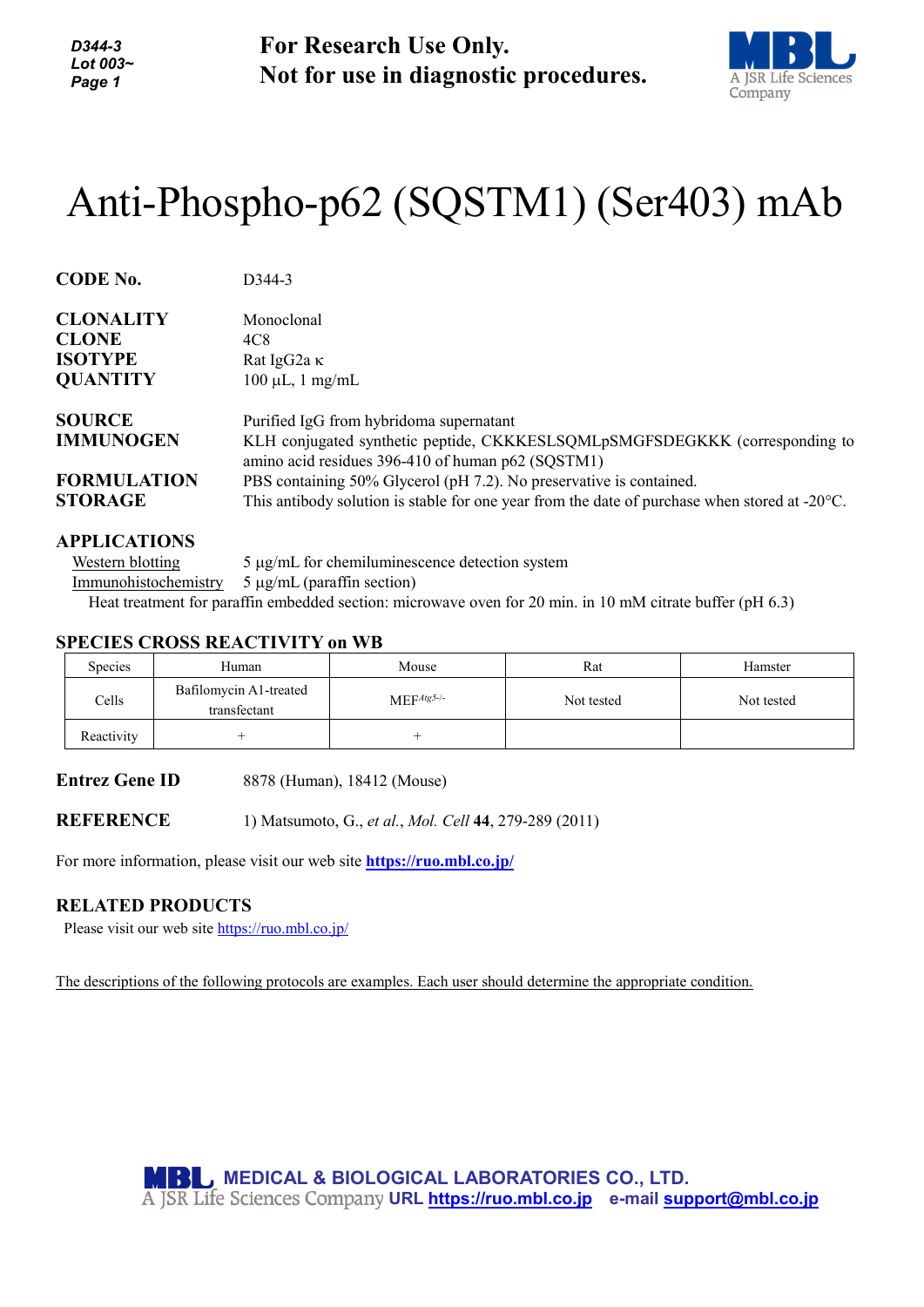#### *D344-3 Lot 003~ Page 2*

# **SDS-PAGE & Western blotting**

- 1) Wash 1 x  $10<sup>7</sup>$  cells 3 times with PBS and suspends them in 1 mL of Laemmli's sample buffer, then sonicate briefly (up to 10) sec.).
- 2) Boil the samples for 2 min. and centrifuge. Load 10 µL of the sample per lane in a 1-mm-thick SDS-polyacrylamide gel (12.5% acrylamide) for electrophoresis.
- 3) Blot the protein to a polyvinylidene difluoride (PVDF) membrane at  $1 \text{ mA/cm}^2$  for  $1 \text{ hr}$  in a semi-dry transfer system (Transfer Buffer: 25 mM Tris, 190 mM glycine, 20% MeOH). See the manufacturer's manual for precise transfer procedure.
- 4) To reduce nonspecific binding, soak the membrane in 10% skimmed milk (in PBS, pH 7.2) for 1 hr. at room temperature. \*2% of goat serum, horse serum or BSA (in PBS, pH 7.2) may also be used for blocking.
- 5) Incubate the membrane with primary antibody diluted with 1% skimmed milk (in PBS, pH 7.2) as suggested in the **APPLICATIONS** for 1 hr. at room temperature. (The concentration of antibody will depend on the conditions.) \*1% BSA (in PBS, pH 7.2) may also be used as antibody diluent.
- 6) Wash the membrane with PBS-T [0.05% Tween-20 in PBS] (5 min. x 3 times).
- 7) Incubate the membrane with HRP-conjugated anti-rat IgG antibody diluted with 1% skimmed milk (in PBS, pH 7.2) for 1 hr. at room temperature. \*1% BSA (in PBS, pH 7.2) may also be used as antibody diluent.
- 8) Wash the membrane with PBS-T (5 min. x 3 times).
- 9) Wipe excess buffer on the membrane, and then incubate it with appropriate chemiluminescence reagent for 1 min. Remove extra reagent from the membrane by dabbing with paper towel, and seal it in plastic wrap.
- 10) Expose to an X-ray film in a dark room for 10 min. Develop the film as usual. The condition for exposure and development may vary.

(Positive controls for Western blotting; Bafilomycin A1-treated Neuro2a transfectant and MEF*Atg5*-/- )



# *Western blot analysis of Phospho-p62 (SQSTM1) (Ser403)*

Lane 1: GFP-tagged human p62/Neuro2a

- Lane 2: GFP-tagged human p62/Neuro2a, Bafilomycin A1-treated (1  $\mu$ M, 24 hr.)
- Lane 3: MEF*Atg5*-/-

Lane 4: MEF

Immunoblotted with Anti-Phospho-p62 (SQSTM1) (Ser403) mAb (D344-3)

Non-treated and Bafilomycin A1-treated transfectants were provided by Drs. Gen Matsumoto and Nobuyuki Nukina. (Department of Neuroscience for Neurodegenerative Disorders, Juntendo University Graduate School of Medicine)

MEF*Atg5-/-* was provided by Dr. Noboru Mizushima*.* (Department of Biochemistry and Molecular Biology, Graduate School and Faculty of Medicine, The University of Tokyo)